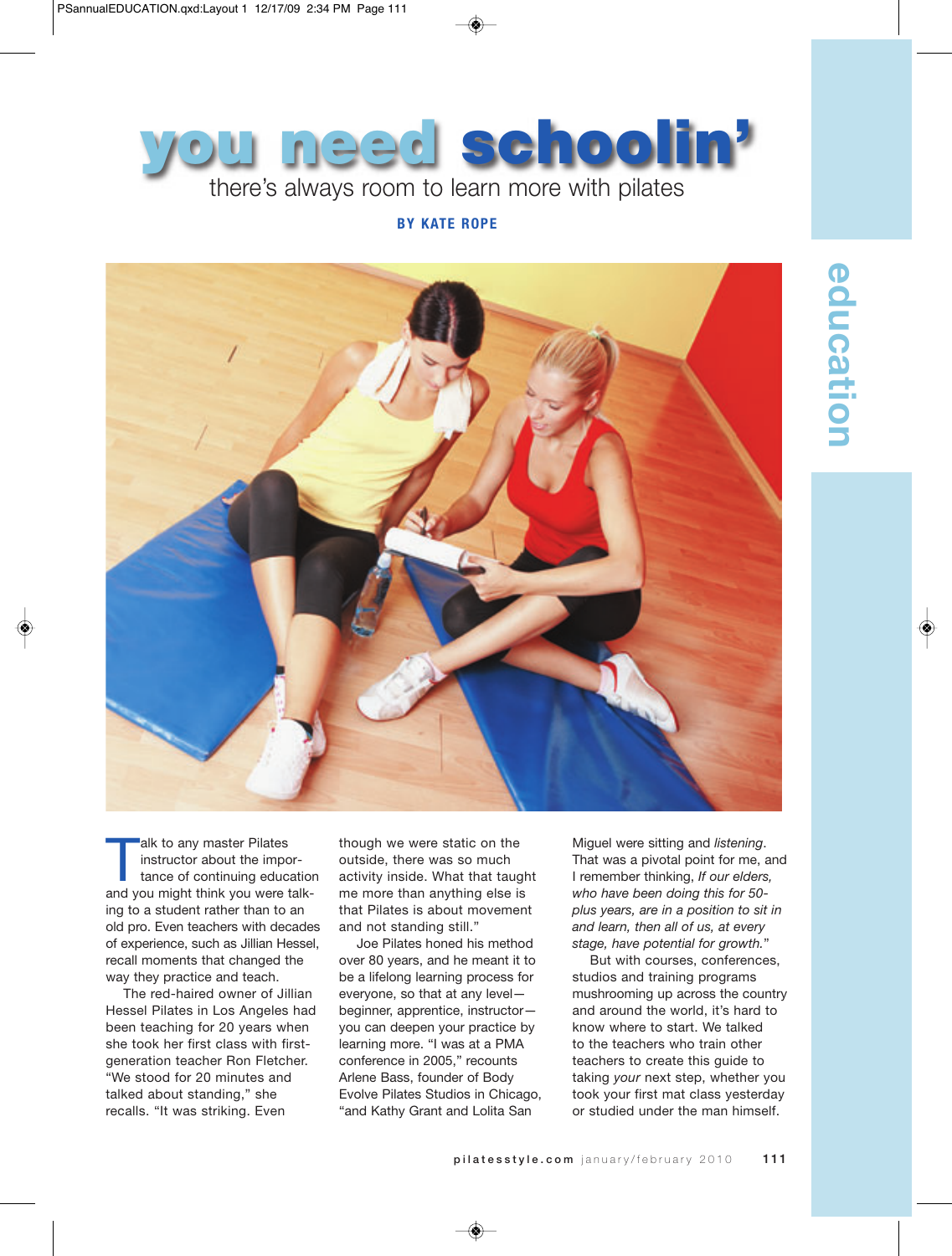## best education resources for students

"The first thing that interested students can do to learn more about Pilates is to start taking regular classes with a certified instructor," says Stefania Della Pia, master instructor trainer and program director of education at STOTT PILATES® in Toronto. Whether it's a group or private setting, this will improve their fitness level and help them learn from a highly trained, knowledgeable instructor.

Once you feel grounded in your practice, you can take simple steps to deepen it, such as moving from a group class to privates with the same instructor and asking for specific things to practice. "If you work with an instructor one-on-one, they can help you change everything you are doing in a mat class," notes Bass. "You look the same, but internally you're working much harder." A word of caution: You should be fully versed in one element before moving on to the next. "You should probably do well over 100 matwork sessions before you introduce props and accessories," says Rael Isacowitz, founder and director of Body Art Science

International (BASI) Pilates in Southern California.

Brent Anderson, president of Polestar Pilates, recommends that students begin at the very beginning, with Joe Pilates' two books, *Your Health: A Corrective System of Exercising That Revolutionizes the Entire Field of Physical Education*, and *Pilates' Return to Life through Contrology*. (There are additional contemporary works that illuminate the system, notably Isacowitz's *Pilates*, Peter Fiasca's *Discovering Pure Classical Pilates*, Alycea Ungaro's *Pilates: Bodies in Motion* and Brooke Siler's *The Pilates Body*.)

"At this early stage, studying technical manuals, reading fitness and industry-specific magazines, and watching DVDs are three other great ways to continue learning," adds Della Pia. "While technical manuals are great for an anatomy review or to detail a challenging workout, magazines will give readers the scoop, so to speak, on the latest trends and help to develop their fitness career. Both professional and at-home DVDs will help create well-rounded programs while

# how to find good teachers

**M** aster instructors such as<br>Jillian Hessel recommend looking for teachers with "at least a dozen years in the profession." Siri Galliano agrees: "Joe Pilates' studio in New York City was open for 40 years, and teachers were not allowed to teach until they had been practicing for 10 years."

"With the Internet, it's easier than ever now to research instructors," says Hessel. "Everyone has a website with their philosophy, but the best way to find someone is still word of mouth." She recommends looking for a ne-student package that gives you a good amount of time (an hour and a half, say) with the instructor, so you have time to explain your goals and to get a feel for the teacher.

STOTT PILATES' online Instructor Finder can help you locate a well-qualified instructor in your area. Look for an "instructor who keeps you engaged not just physically but psychologically and continues to bring your awareness to parts or places of your body that you haven't thought about before," says Bass.

"The greatest teachers are the ones that listen to their clients and help them achieve a level that is meaningful to them," says Brent Anderson. He recommends investigating not just how full a teacher's classes are, but what their retention rate is. Plenty of people can attract new students, he argues, but it takes a gifted teacher to keep them.

giving great cueing advice."

Of course, professionals need to take continuing-ed courses, but sometimes the choices can be overwhelming. So rather than throw darts at a board, "Create an annual plan," advises Zoey Trap, a masterlevel trainer for Peak Pilates and director of its MVe program. "First, identify what it is you want to learn. Think about clients you feel at a loss to deal with, ones you may have referred out or would like to appeal to. Search for CECs at conventions to get a taste of the presenters' knowledge and style, but know that due to the limitations of shorter time blocks at conventions, you often do not get to go as indepth on a topic as you would at a hosted CEC. To find local CEC courses, search the web, contact major educational companies and/or presenters you have met and enjoyed. Get on the mailing list of area Pilates studios that host educational events, or host something at your own studio."

These days there are also plenty of ways to expand your educational horizons without ever leaving home. Online offerings are expanding daily, and the category is poised to explode, Anderson adds. (A Google search turns up pages of online courses.) As with all Pilates education, it's important to go with established names and organizations. Anderson and Polestar are currently working on a comprehensive online teaching program, one of many in the pipeline. Isacowitz has already released Pilates Interactive, which, though geared toward professionals, can also benefit the student. Phi Pilates and Power Pilates also offer reputable continuing-education courses online.

When you're ready to make an even bigger commitment, "Conferences are your biggest bang for your buck," says Anderson. "Whether you're doing [Balanced Body's] Pilates on Tour, PMA or a Polestar Pilates conference, you pay for one weekend and get introduced to six or 10 people you may want to work with." The intense focus of these conferences also can help take your practice to the next level.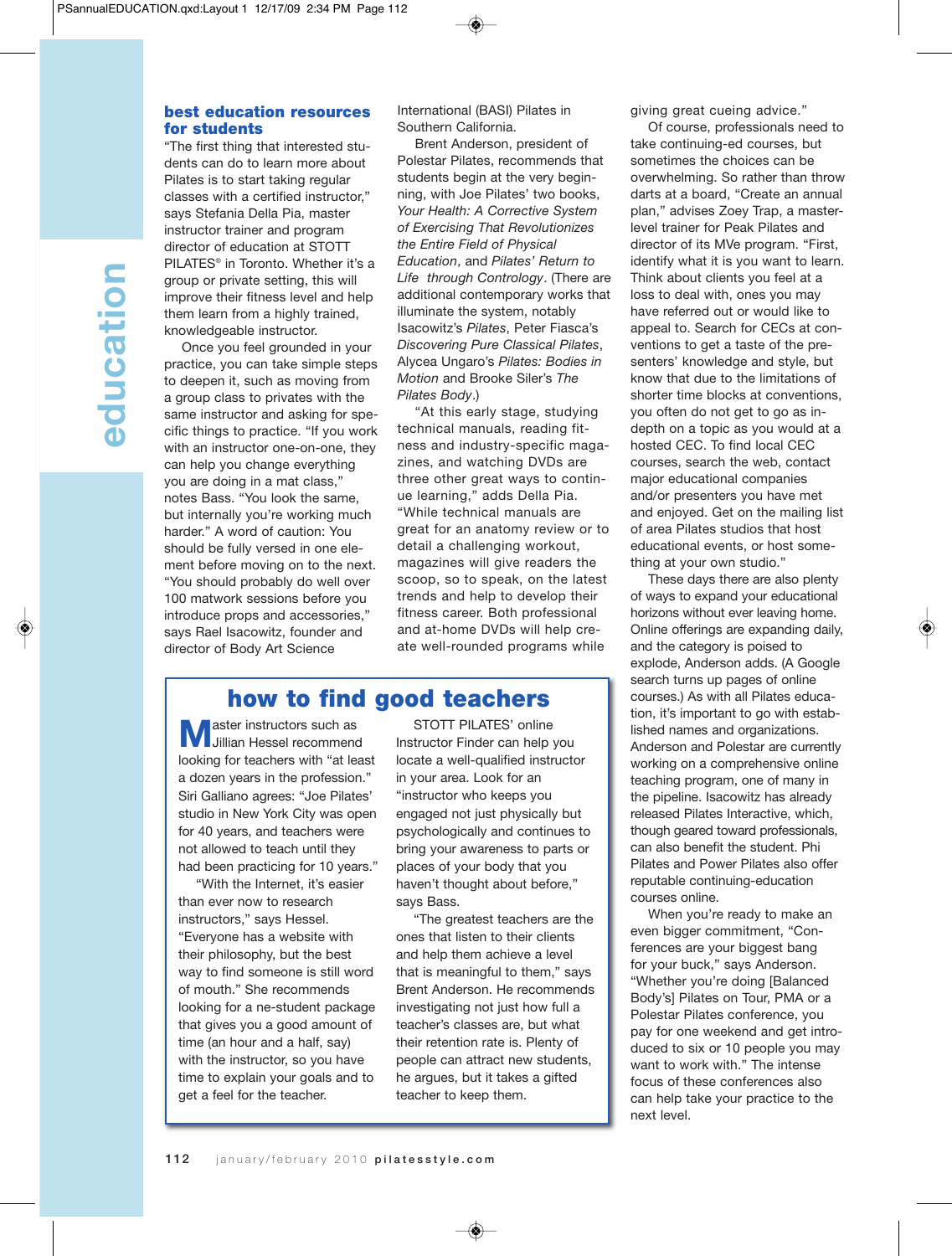# education **education**

### best education resources for apprentices

Apprenticeship programs take many different forms—from straight assistant teaching in a studio for a required number of hours to comprehensive programs, such as that offered by Romana's Pilates, Peak Pilates and Power Pilates, which combine apprenticeship with observation, hands-on learning and mentoring. (For a guide to the most established U.S. certification programs, see box on page 114).

Take the time to pick an apprenticeship program that will not only meet your needs practically, but one that will infuse you with enthusiasm for and commitment to teaching. "I always tell people to meet the program director," says Hessel. "If it isn't somebody you adore, who makes you want to be a sponge and learn from him or her, keep shopping."

Being an apprentice is not just about completing a set number of hours. It's a vital time to discover where your passions lie and where you want to go as an instructor. That's when workshops play an important role and why you should start attending them before you sign up for a full-fledged certification program. Larger conferences, such as Pilates on Tour and Body Mind Spirit, serve as a sampler for teachers in training, observes Hessel. "You can get a taste for what and whom you like before you spend thousands of dollars on certification courses." To find workshops in your area, ask at local Pilates studios or check out our monthly e-newsletter. (Not registered? Sign up free at *pilatesstyle.com*.)

## best education resources for instructors

The top master instructors of Pilates live by the motto "The more you know, the more you realize you don't know." As they work with diverse student groups and come to know instructors around the globe, they keep up-to-date on trends, discover new teaching techniques and reinvigorate their passion for the practice. "I have been teaching for 30 years and still consider

# how to fund your education

**There is no doubt that the**<br>work of Pilates requires real commitment, and not just of time but of resources. The cost of certification courses, workshops and private classes adds up quickly. Here are a few ideas to keep it affordable.

"You may be able to barter office time for training sessions," suggests Arlene Bass. "Our front-desk person for eight years was a client who had two sessions a week in exchange for 12 hours of desk work." Other money-saving options include teaching instructors with your apprentice hours (that way, you will get an education as you fulfill your apprenticeship requirements), looking for full or partial scholarships such as those

myself a student of the method," says Kathy Corey, founder of Kathy Corey Pilates. "Pilates is a lifelong process that keeps our work interesting and alive."

As Nora St. John, director of educational programming for Balanced Body, puts it, "For Pilates instructors, nothing is more critical than continuing education. It keeps our programs fresh and interesting, which is vital for retaining and recruiting clients. And, maybe just as important, it can rejuvenate and revitalize our own Pilates journey. That's why we launched Balanced Body University [BBU] in 2004 with Pilates on Tour, our continuing-education conferences, which will enjoy its largestever schedule in 2010. We've also created Passing the Torch, a 12- to 18-month mentorship program with a master teacher that was inspired by Lolita San Miguel to help shape the next generation of leaders in the Pilates community. It was designed for Pilates instructors who have been teaching for many years and long for a deepening of their work."

Keeping pace with changes in the industry, including new equipment trends, is another goal of

offered by BASI Pilates and Romana's Pilates, getting a job in the health-care industry to fund your Pilates education while you learn more about health and wellness, and looking for programs such Pilates for Dancers or Balanced Body University's payas-you-go module training.

Stott Pilates' Stefania Della Pia offers three more resources for those planning on a career in the practice. Spouses of Army recruits may be eligible for funding from the U.S. Army if the spouse has been deployed; dancers can apply for grants from Career Transition for Dancers (*careertransition.org*), and any American citizen may benefit from government grants or loans through the stimulus package (*recovery.gov*).

continuing education. "A great instructor without current credentials and skills can fall behind the pack if he or she doesn't learn and practice the new equipment repertoire," says Della Pia. She advises instructors to inquire about training and workshop opportunities on any new piece of equipment. Her favorite continuing-ed workshops for instructors include FAMI Workshop: Functional Anatomy for Movement & Injuries (led by husband and wife duo Matt McCulloch and Carrie McCulloch, MD), Tom Myers' Anatomy Trains and Stott Pilates' Athletic Conditioning Series.

Conferences are also great, because you don't stop learning once they're over, Bass points out. "If you attend even one conference every two years, it will usually fulfill most of your continuing-ed credits for whatever organization you're a part of and will introduce you to a half dozen presenters. Then you can follow up with whoever best suits your way of teaching, because a lot of those people do ongoing continuing education."

Don't resist thinking beyond Pilates, adds Siri Dharma Galliano, founder of Live Art Pilates in Los